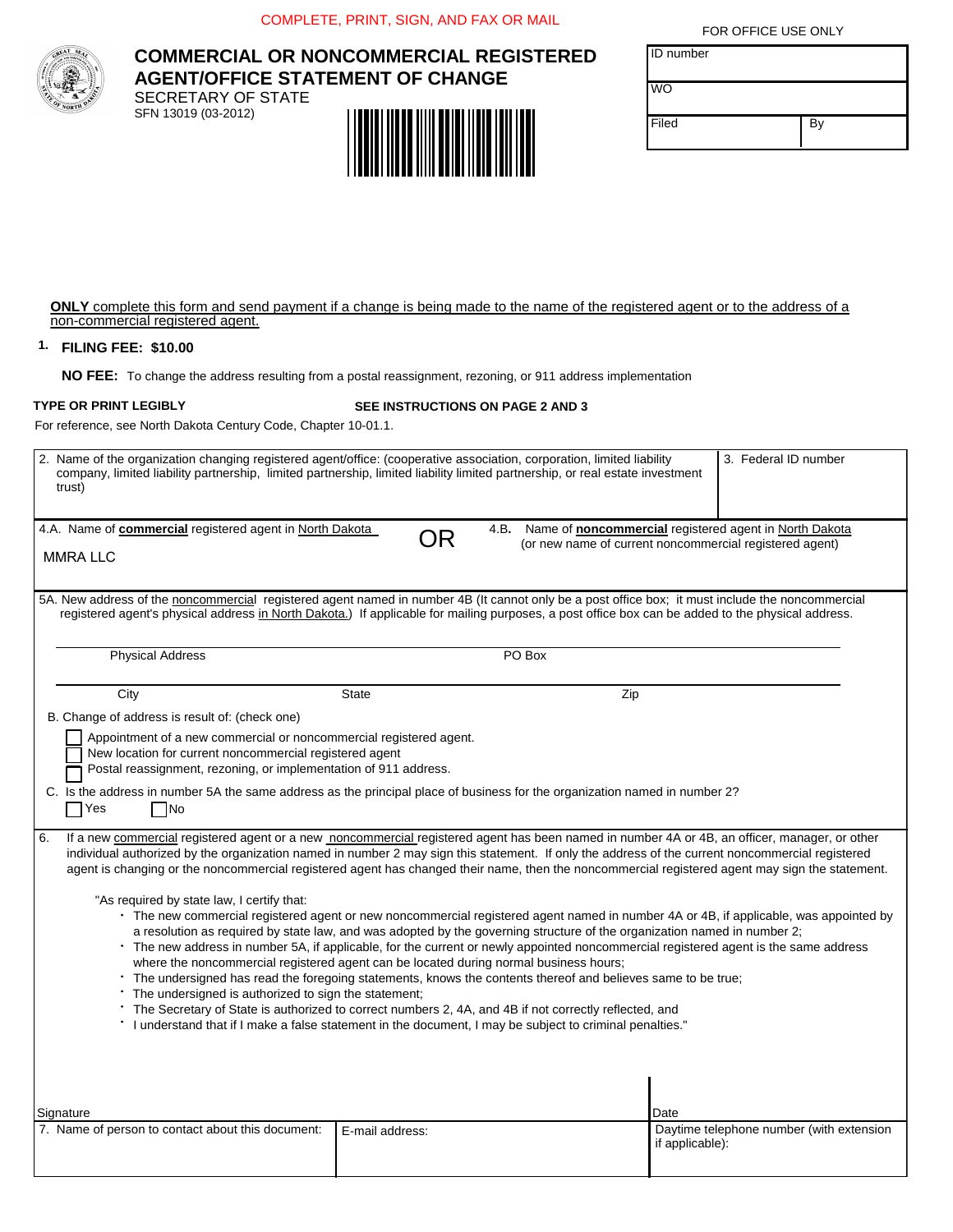#### SFN 13019 (03-2012) Page 2

## **INSTRUCTIONS FOR COMMERCIAL OR NONCOMMERCIAL REGISTERED AGENT/OFFICE STATEMENT OF CHANGE**

The following organizations must continuously maintain a commercial or noncommercial registered agent on file with the Secretary of State:

- a) Domestic and foreign business, cooperative, nonprofit & professional corporations
- b) Domestic farm corporations
- c) Domestic farm limited liability companies
- d) Domestic and foreign limited liability companies and nonprofit limited liability companies
- The Registered Agent/Office Statement of Change must be promptly filed upon the event of any of the following:
- a) Organization changes its commercial or noncommercial registered agent, e) Noncommercial registered agent has changed address, or
- b) Commercial or noncommercial registered agent resigns,
- c) Noncommercial registered agent changes its name,
- d) Commercial or noncommercial registered agent relocates outside of North Dakota,
- 
- f) Address of a noncommercial registered agent has been changed as a result of rezoning or postal reassignment.

The Commercial or Noncommercial Registered Agent/Office Statement of Change need not be filed to report an addition or change of a post office box number. That change can be reported to the Secretary of State with any filing of the organization or by contacting the Secretary of State by phone or in writing to the address at the bottom of page 3.

## **Only** complete this form and send payment if a change is being made to the name of the registered agent or the address of a non-commercial registered agent.

A commercial registered agent must be registered as a commercial registered agent with the North Dakota Secretary of State. The appointed agent can verify their status as a commercial registered agent from their acknowledged filing and from the list of commercial registered agents maintained on the Secretary of State's website at www.nd.gov/sos.

#### **A noncommercial registered agent may be one of the following:**

- a) An individual **residing** in North Dakota,
- b) A domestic or foreign corporation, or
- c) A domestic or foreign limited liability company.

A corporation or limited liability company, appointed as a noncommercial registered agent must be registered with the Secretary of State, be in good standing, and have a business address in North Dakota. If a corporation or limited liability company is named as a noncommercial registered agent, provide the "correct" name of the organization.

## Seek the approval of the party before naming them as the commercial or noncommercial registered agent. Proof of the approval is not required to **be filed with the Secretary of State.**

The following numbers correspond to the numbered sections on the front of this form.

## 1. **FILING FEE: \$10**

(Checks must be payable to "Secretary of State" and must be for U.S. negotiable funds. Payment may also be made by credit card using VISA, Master Card, or Discover.)

- **NO FEE:** A fee is not required to add or change a post office box number or when an address change is the result of rezoning or postal reassignment. This includes address changes for implementation of 911 Emergency Service addresses.
- 2. Provide the exact name of the corporation, limited liability company, limited liability partnership, limited partnership, limited liability limited partnership, or real estate investment trust for which the Commercial or Noncommercial Registered Agent/Office Statement of Change is intended. This name must be exactly as currently registered with the North Dakota Secretary of State. If the name in number 2 is not the same as currently reflected on the organization record on file with the Secretary of State, the name will be corrected by the Secretary of State when the document is received.
- To properly maintain organization records, the Federal ID number is requested. 3.

**Privacy**: In compliance with North Dakota laws, social security or Federal ID numbers are not disclosed to the public. They are used by the Secretary of State to maintain accurate entity files. Therefore, while voluntary disclosure is requested, failure to do so will not result in rejection of the document.

- 4. Only complete number 4A or 4B if you are changing your current commercial or noncommercial registered agent. If a registered agent is listed in 4A but is not registered as a commercial registered agent, the Secretary of State will correct the agent to be reflected as a non-commercial registered agent; or, in the alternative, change a non-commercial agent to a commercial registered agent and remove the address.
- 4A. If a commercial registered agent is being appointed, provide the correct name as registered with the North Dakota Secretary of State. If the name in number 4A is not the same as registered by the commercial registered agent, the name will be corrected by the Secretary of State when the document is received.

OR

4B. If a noncommercial registered agent is being appointed, provide the correct name. If another corporation or limited liability company is appointed as registered agent and the name of that organization in number 4B is not the same as registered, the name will be corrected by the Secretary of State when the document is received.

- e) Domestic and foreign limited partnerships
- f) Domestic and foreign limited liability limited partnerships
- g) Domestic and foreign limited liability partnerships
- h) Real estate investment trusts